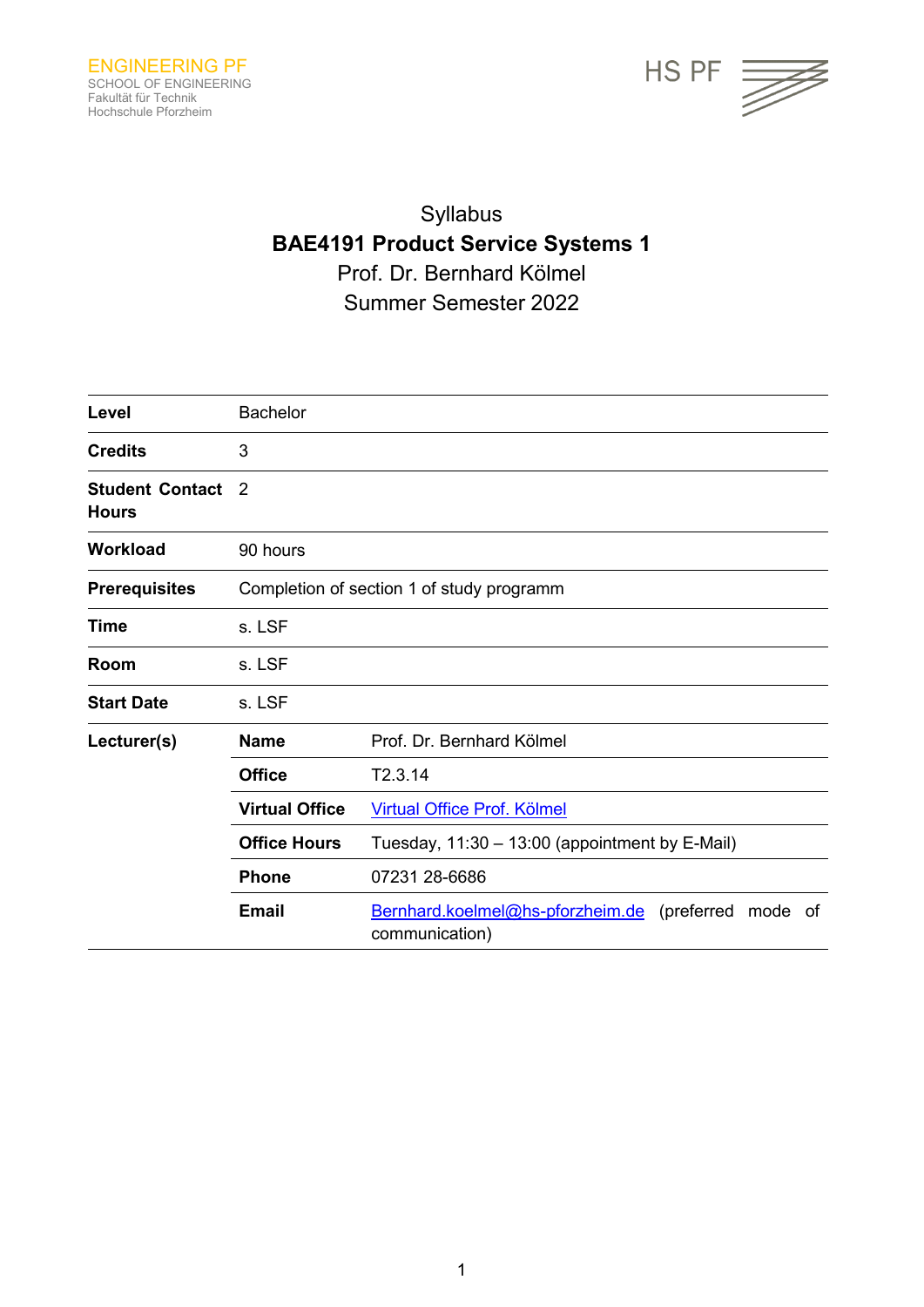## **Summary**

The course – a combination of lecture, workshops, case studies, and students' presentations - provides an advanced knowledge in Product Service Systems.

Due to increasing competition in globalized markets companies are forced to search for new business models to get a competitive advantage. One of the trends is to shift from selling products to offering product-service systems (PSS). PSS including, e.g. hardware, services, software and electronics are efficient and competitive only if developed for the specific purpose with features such as easy to maintain, upgradeable, with built-in sensors for collecting in-use and service data, and easy to use. This changes the requirements on the manufacturing firm's development process. However, such shift requires significant changes in the business processes and related information systems. The lecture is based on the analysis and modification of the information management processes related to Product Service Systems (PSS). In order to respond to the industrial trend towards PSS and frame the related research, the stateof-the-art of PSS research and development are reported. The course investigates the problem of PSS engineering information management in a customer-oriented way. Implementing such an applicationsystem view addresses the problem of designing the customer view on PSS selection, configuration and usage.

#### In more detail:

This lecture is dedicated to the issues and complexities of industrial services management. It analyzes how the transition from products to services can be managed, and how supply chains can be adjusted to reflect this new status quo. The lecture begins with theoretical concepts examining product-service systems structures and servitization – the services infusion process. The focus shifts to service delivery. The lecture describes the transition from ownership to subscriptions. Then the value chain effects are presented with an overview of the mechanisms through which industrial companies are shortening the distance to end-users and aim for a better position in the value chain. Finally, the clecture addresses theoretical and real-life implications in the industrial services supply chain management.

## **Outline of the Course**

- Designing and Managing Industrial Product-Service Systems
- Definition of Servitization
- Manufacturing and Service Organizations
- New Service Development
- Product Life Cycle
- The Servitization Paradox
- Service Delivery & Managing Service Delivery
- Employing the business model concept to support the adoption of product–service systems (PSS)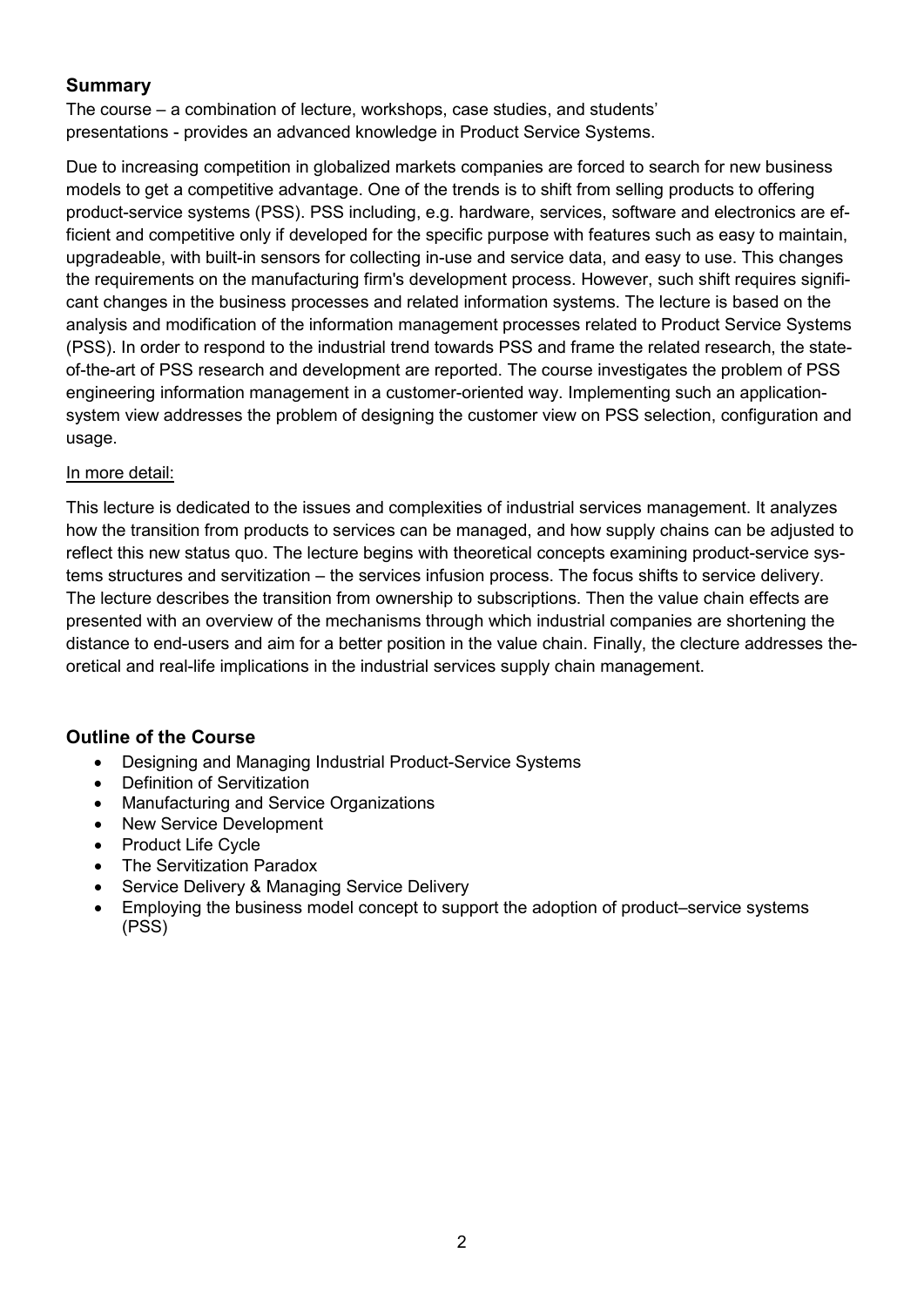# **Course Intended Learning Outcomes and their Contribution to Program Intended Learning Outcomes / Program Goals**

| LO         | <b>Learning Objective</b>                                                                                                                      | <b>Contribution</b>                                                                                                                                      |
|------------|------------------------------------------------------------------------------------------------------------------------------------------------|----------------------------------------------------------------------------------------------------------------------------------------------------------|
| 1.1        | Students demonstrate key knowledge in Technical<br>Basics.                                                                                     | Transfer theoretical Knowledge of PSS in real application cases<br>in the manufacturing domain.                                                          |
| $1.3 \mid$ | Students demonstrate key knowledge in Business<br>Administration.                                                                              | Use advanced concepts like Business Model Canvas etc. in or-<br>der to evaluate                                                                          |
| 3.         | Students are able to apply analytical and critical<br>thinking skills to complex problems.                                                     | Transformation and adaptation of new concepts in PSS                                                                                                     |
| 4.         | Students are able to develop business ethics-based<br>strategies and are able to apply them to typical busi-<br>ness decision-making problems. | International and global effects on the strategy and the organiza-<br>tion of PSS are considered from<br>ethical and social responsibility perspectives. |
| 5.1        | Students demonstrate their ability to express complex<br>issues in writing.                                                                    | Working out of tasks and case studies, and of a term paper                                                                                               |
| 5.2        | Students demonstrate their oral communication skills<br>in presentations and lectures.                                                         | Working out and presentation of tasks and case<br>studies in front of the class                                                                          |
| 6.         | Students show that they are able to work successfully<br>in a team by performing practical tasks.                                              | Working out of tasks and problems and presentation of the solu-<br>tions in teams                                                                        |

# **Teaching and Learning Approach**

The teaching and learning approach is based on 3 didactical methods:

The theoretical key knowledge and the basic concepts are thought at the lecture. The students gain the methodology and the guidance to know and to implement the introduced concepts and tools. Questions and comments of the students are welcome during the lecture.

After the lecture the students should reflect and sum up the content of the lecture based on course materials provided.

The theoretical knowledge is enlarged and converted into a practical role by workshops and case studies. An active participation in class is an important part of the teaching and learning approach. The students can always communicate with the instructor and get support and advice by talking or mailing.

#### **Literature and Course Materials**

- Petri Helo, Angappa Gunasekaran, Anna Rymaszewska, Designing and Managing
- Industrial Product-Service Systems, Springer 2017
- Vogel-Heuser, B., Lindemann, U. und Reinhart, G. (2014): Innovationsprozesse zyklenorientiert managen: Verzahnte Entwicklung von Produkt-Service Systemen. Vieweg+Teubner: Berlin, Heidelberg.
- Mannweiler, C., Aurich, J.C. und Clement, M.H. (2010): Produkt-Service Systeme: Gestaltung und Realisierung. Springer: Berlin, Heidelberg.
- Spiller, M. et al. (2013): Dienstleistungsmodellierung: Product-Service Systems und Produktivität. Gabler: Wiesbaden.
- Class handouts will be available in the LMS.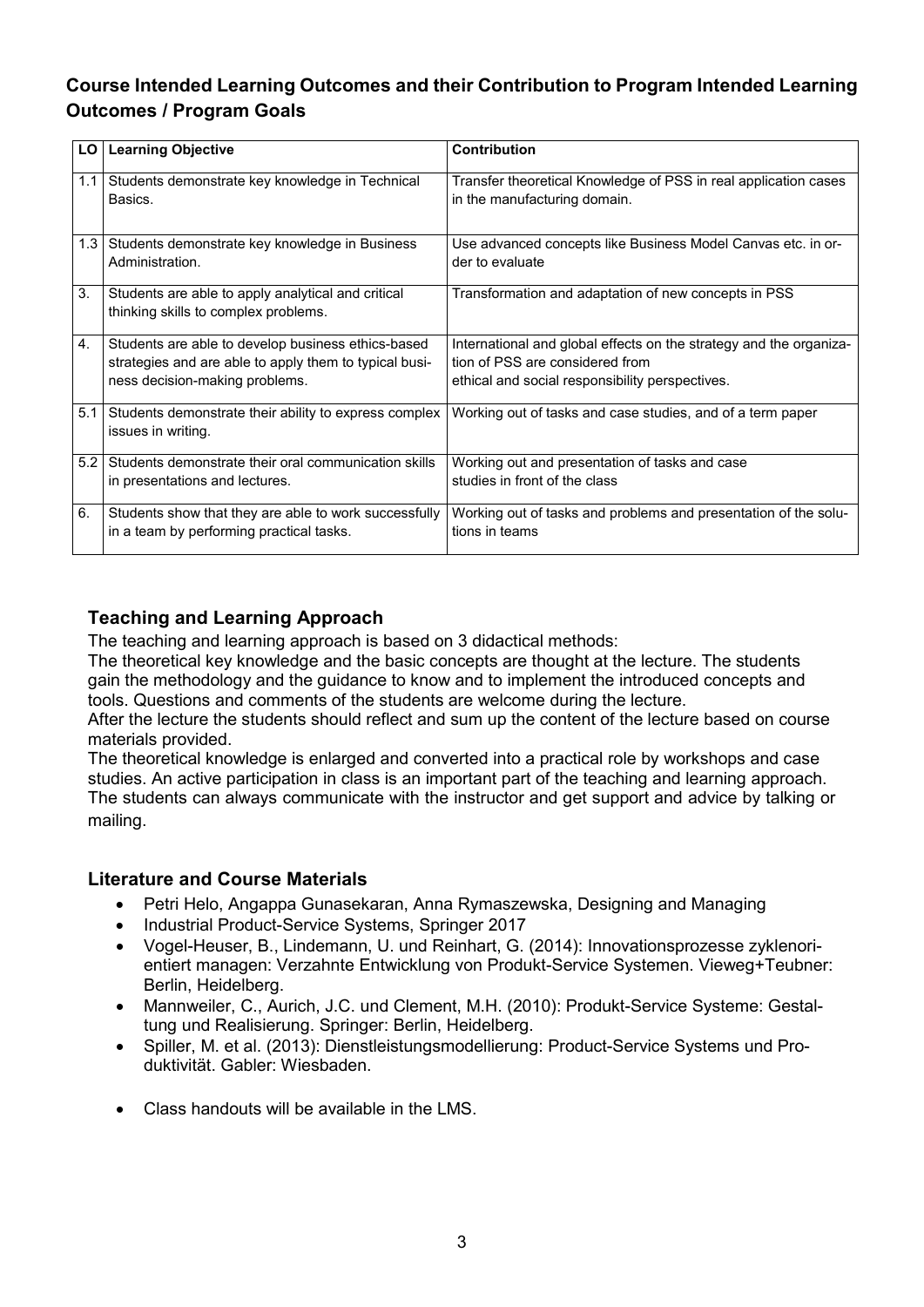## **Assessment**

#### **Exam**

There is an optional written exam at the end of the semester.

Basically, the following requirements will be graded each separately, and on that basis an average grade per person will be built by the professor:

- Active general participation during lectures, and especially in brainstormings, workshops, and case studies.
- Individual roles prepared and actively performed in group(s) during workshops and case studies, as defined by and agreed with the professor.
- Individual or group voluntary activities/ presentations, as required by or agreed with the professor – as far as reasonably possible.

Maximum 2 lectures (90 minutes each) missed during the course. More absence must be agreed with the professor and be compensated.

#### **Grading, based on exam results:**

'Sehr gut' represents exceptional work, far above average.

'Gut' represents good work, above average.

'Befriedigend' represents average work.

'Ausreichend' represents below average work with considerable shortcomings.

'Mangelhaft' is just exceptional work in the wrong direction or with unacceptable shortcomings.

| <b>Date</b> | <b>Theme</b>                                                                                 |
|-------------|----------------------------------------------------------------------------------------------|
| Lecture 1   | Topic Introduction                                                                           |
| Lecture 2   | Designing and Managing Industrial Product-Service Systems                                    |
| Lecture 3   | Manufacturing and Service Organizations                                                      |
| Lecture 4   | New Service Development                                                                      |
| Lecture 5   | The Servitization Paradox                                                                    |
| Lecture 6   | Employing the business model concept to support the adoption of product-service sys-<br>tems |
| Lecture 7   | <b>Case Presentations</b>                                                                    |
| Lecture 8   | <b>Case Presentations</b>                                                                    |
| Lecture 9   | <b>Case Presentations</b>                                                                    |
| Lecture 10  | <b>Case Presentations</b>                                                                    |
| Lecture 11  | <b>Case Presentations</b>                                                                    |
| Lecture 12  | <b>Case Presentations</b>                                                                    |

## **Schedule**

Tentative Schedule (changes tba)